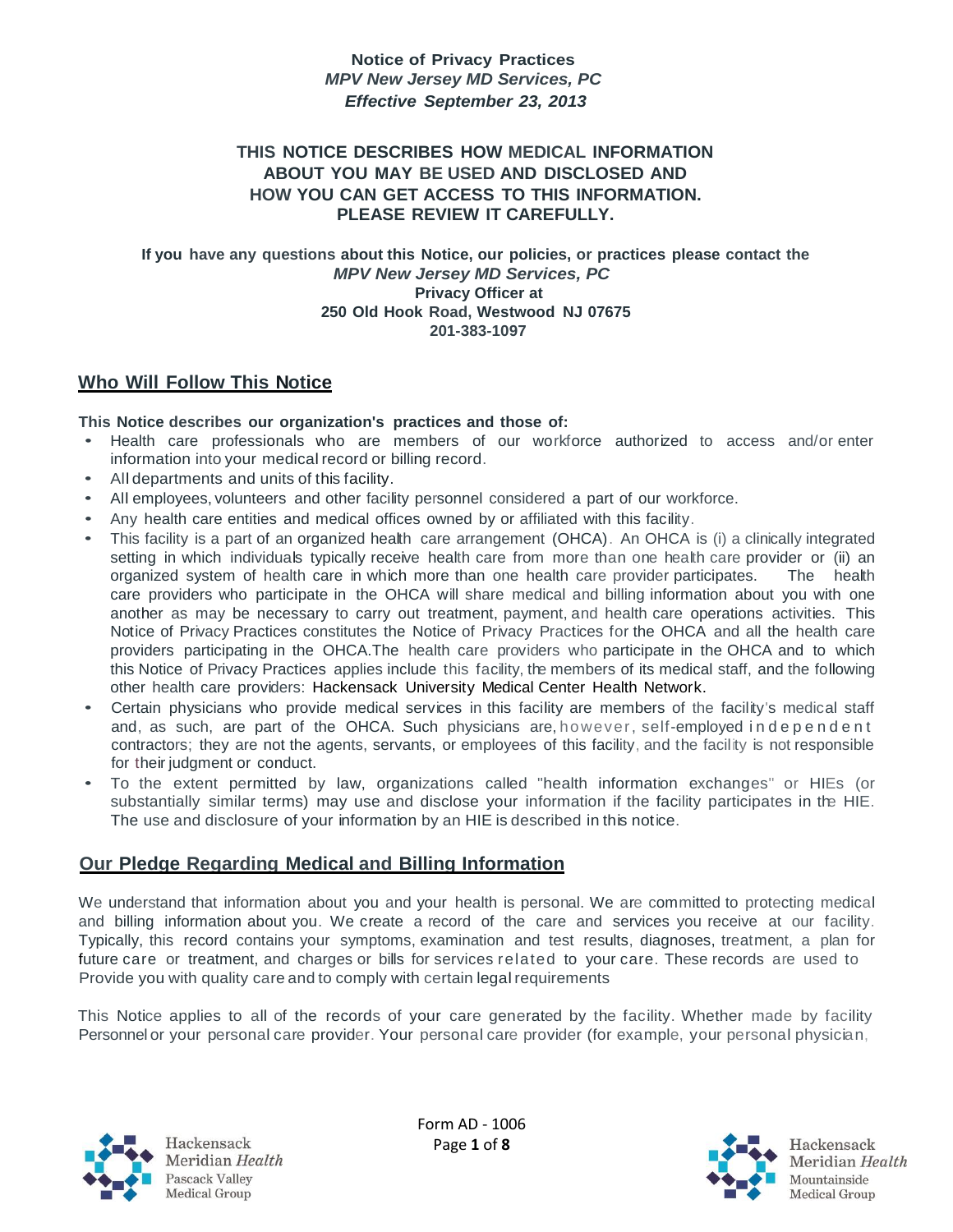Midwife, etc.) may have different policies or Notices regarding the provider's use and disclosure of your medical and billing information created in the practice office or clinic.

This Notice will tell you about the ways in which we may use and disclose medical and billing information about you. We also describe your rights and certain obligations we have regarding the use and disclosure of your medical information.

#### **We are required by law to:**

- Make sure that medical and billing information that identifies you is kept private:
- Give you this Notice of our legal duties and privacy practices with respect to medical and billing information about you; and
- Follow the terms of the Notice that is currently in effect.

#### **How We May Use and Disclose Medical and Billing Information About You**

The following categories describe different ways we use and disclose medical and billing information. For each category of uses or disclosures, we will explain what we mean and try to give some examples. Not every use or disclosure in a category will be listed. However, all of the ways we are permitted to use and disclose information will fall within one of the following categories. Please realize, the permitted uses and disclosures of Your PHI that are described in the Notice may occur electronically.

**For Treatment.** We may use medical information about you to provide you with medical treatment or services. We may disclose medical information about you to doctors, nurses, health care technicians, health care professional students, or other facility personnel who are involved in taking care of you at our facility. We may also disclose information about you to other health care providers outside our facility so they may treat you. For example, a doctor treating you for a broken leg may need to know if you have diabetes because diabetes may slow the healing process. In addition, the doctor may need to tell the dietitian if you have diabetes so we can arrange for appropriate meals. Different departments of the facility also may share medical information about you in order to coordinate the different things you need, such as prescriptions, lab work, and x-rays. This information is shared on the basis of other health care staff "needing to know" the information to provide safe necessary treatment to you. We also may disclose medical information about you to people outside the facility who may be involved in your medical care after you leave the facility, such as family members, or other health care professionals we use to provide services that are a part of your care.

**For Payment.** We may use and disclose medical information about you so the treatment and services you receive at our facility may be billed to and payment may be collected from you, an insurance company, or other third party. For example, we may need to give your health plan information about surgery you received at our facility so your health plan will pay us or reimburse you for the surgery. We may also tell your health plan about a treatment you are going to receive to obtain prior approval or to determine whether your plan will pay for the treatment. This does NOT mean that all information in your medical record will be shared to gain approval or seek payment, but only that information which is necessary. We may also provide information about you to another health care provider or facility for their payment activities. For example, we may provide information about you to your doctor's office so they can bill you or your insurance company . Please note, we will comply with your request not to disclose your health information to your insurance company if the information relates solely to a healthcare item or service for which you have paid out of pocket and in full to us. This restriction does not apply to the use or disclosure of your health information for your medical treatment.

**For Health Care Operations.** We may use and disclose medical information about you for facility operations. These uses and disclosures are necessary to run the facility and make sure all of our patients receive quality care. For example, we may use medical information to review our treatment and services and to evaluate the



Hackensack Meridian Health **Pascack Valley** Medical Group

Form AD - 1006 Page **2** of **8**

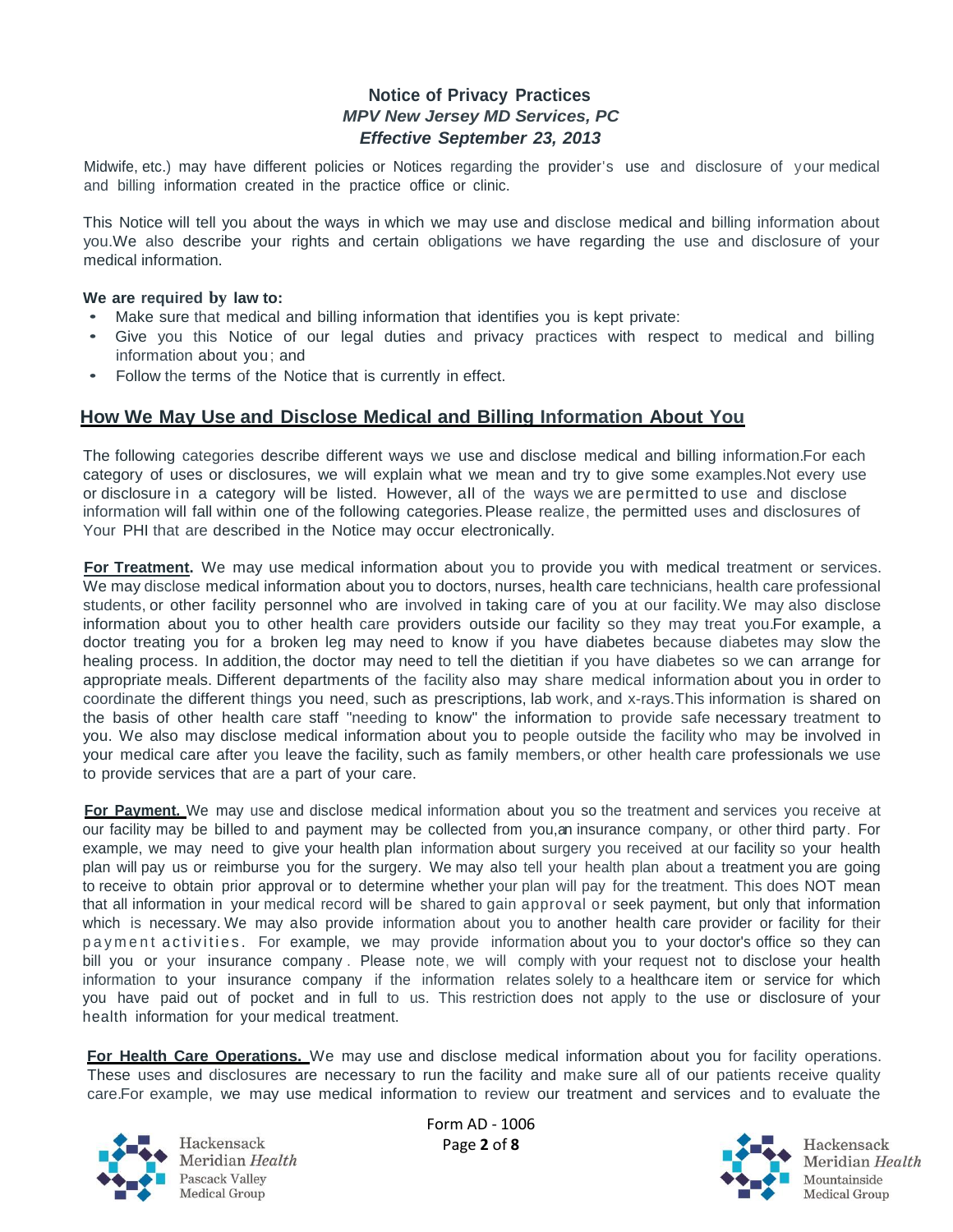performance of our staff in caring for you. We may also combine medical information about many facility patients to decide what additional services the facility should offer, what services are not needed, and whether certain new treatments are effective. We may also disclose information to doctors, nurses, technicians, professional health care students, and other facility personnel for review and learning purposes. We may also combine the medical information we have with medical information from other facilities to compare how we are doing and see where we can make improvements in the care and services we offer. We may remove information that identifies you from this set of medical information so others may use it to study health care and health care delivery without learning who you or other patients are as individuals. We may provide information about you to other health care providers , health plans , or health care clearinghouses to perform activities such as quality assessment, case management , training, and studying groups of people for the purpose of improving health.

**Marketing Activities.** We may, without obtaining your authorization and so long as we do not receive payment from a third party for doing so, 1) provide you with marketing materials in a face-to-face encounter, 2) give you a promotional gift of nominal value, or 3) tell you about our own health care products and services. We will ask your permission to use your health information for any other marketing activities.

**Participation in Health Information Exchanges.** We may participate in one or more health information exchanges (HIEs) and may electronically share your health information for treatment , payment and permitted healthcare operations purposes with other participants in the HIE - including entities that may not be listed under **"Who Will Follow This Notice"** on the first page of this notice. Depending on State law requirements , you may be asked to "opt-in" in order to share your information with HIEs, or you may be provided the opportunity to "opt-out" of HIE participation. HIEs allow your health care providers to efficiently access and use your pertinent medical information necessary for treatment and other lawful purposes. We will not share your information with an HIE unless both the HIE and its participants are subject to HIPAA's privacy and security requirements.

**Appointment Reminders.** We may use and disclose medical information to contact you as a reminder that you have an appointment for tests, treatment, or medical care.

**Treatment Alternatives.** We may use and disclose medical information to tell you about or recommend possible treatment options or alternatives that may be of interest to you or offer you optional care alternatives .

**Health-Related Products and Services.** We may use and disclose medical information to tell you about healthrelated benefits or services that may be of interest to you.

**Fundraising Activities.** We may use medical information about you to contact you in an effort to raise money for the facility and its operations. We may disclose medical information to a foundation related to the facility so that the foundation may contact you to raise money for the facility. In such event we would release contact information, such as your name, address and phone number, and the dates you received treatment or services at our facility. If **you do not want the facility to contact you for fundraising efforts, you must notify** *MPV New Jersey MD Services, PC* **Privacy Officer in writing.**

**Facility Directory.** Unless you tell us otherwise, we may include certain limited information about you in the facility directory while you are a patient at the facility . This information may include your name. location in the facility, your general condition (such as "fair", "stable", "critical"), and your religious affiliation. The di rectory information, except for your religious affiliation, may also be released to people who ask for you by name. Your religious affiliation may be given to a member of the clergy , such as a minister, priest or rabbi, even if they don't ask for you by name. This disclosure is necessary so your family, friends, and clergy can visit you in the facility and generally know how you are doing. **You have the right to request that you not be identified to any of these individuals upon admission.**

**Individuals Involved in Your Care or Payment for Your Care.** Unless you tell us otherwise, we may release



Hackensack Meridian Health Pascack Valley Medical Group

Form AD - 1006 Page **3** of **8**

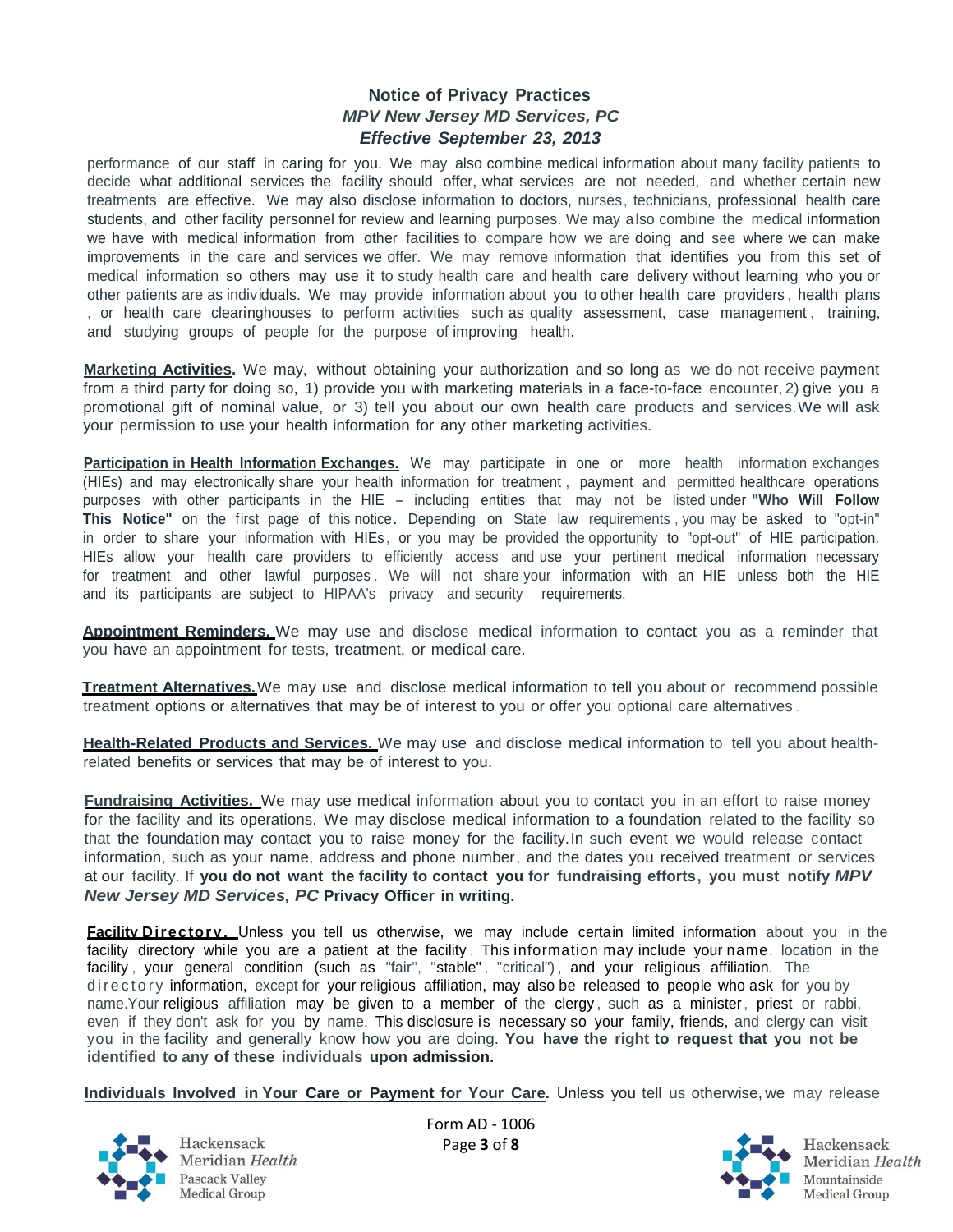medical information about you to a friend or family member who is involved in your medical care. We may give information to someone who helps pay for your care. We may also tell your family or friends your condition and that you are in the facility. In addition,we may disclose medical information about you to an entity assisting us in a disaster relief effort so that your family can be notified about your condition, status,and location.

**Business Associates.** There are some services provided in our organization through contracts with business associates. Examples may include certain laboratory tests, medical transcription services, and a copy service we may use when making copies of your health record. When these services are contracted,we may disclose your health information to our business associates so they can perform the jobs we've asked them to do and bill you or your third-party payer for services rendered. To protect your health information, however, we require the business associate to safeguard your information appropriately.

**Research.** Under certain circumstances we may use and disclose medical information about you for research purposes. For example, a research project may involve comparing the health and recovery of all patients who receive one medication to those who received another for the same condition. In certain circumstances we are permitted to disclose medical information about you to people preparing for research. For example, researchers may look for patients with specific treatment needs to develop a research protocol, but may not remove the medical information they review from the facility. All research projects, however, are subject to a special approval process. This process evaluates a proposed research project and its use of medical information, trying to balance the research needs with patients' need for privacy of their medical information. Before we use or disclose medical information for research, the project will have been approved through this research approval process. We will almost always ask for your specific permission if the researcher will have access to your name, address,or other information that reveals who you are, or will be involved in your care at the facility.

**As Required By Law.** We will disclose medical information about you when required to do so by federal. State, or local laws.

**To Avert a Serious Threat to Health or Safety.** We may use or disclose medical information about you when necessary to prevent a serious threat to your health and safety or the health and safety of the public or other person. Any disclosure, however, would only be to someone able to help prevent the threat

**Organ and Tissue Donation.** If you are an organ donor, we may release medical information to organizations that handle organ procurement or organ, eye, or tissue transplantation or to an organ donation bank, as necessary to facilitate organ or tissue donation and transplantation.

**Military Personnel.** If you are a member of the armed forces, active or reserve,we may release medical information about you as required by military command authorities. We may also release medical information about foreign military personnel to the appropriate foreign military authority.

**Workers' Compensation.** We may release medical information about you as necessary to comply with laws related to workers' compensation or similar programs that provide benefits for work-related injuries or illnesses.

**Public Health Risks.** We may disclose medical information about you for public health activities. These activities generally include the following:

- To prevent or control disease, injury, or disability ; To report births and deaths;
- To report child abuse or neglect:
- To report reactions to medications or problems with products;
- To notify people of recalls of products they may be using;



Hackensack Meridian Health Pascack Valley Medical Group

Form AD - 1006 Page **4** of **8**

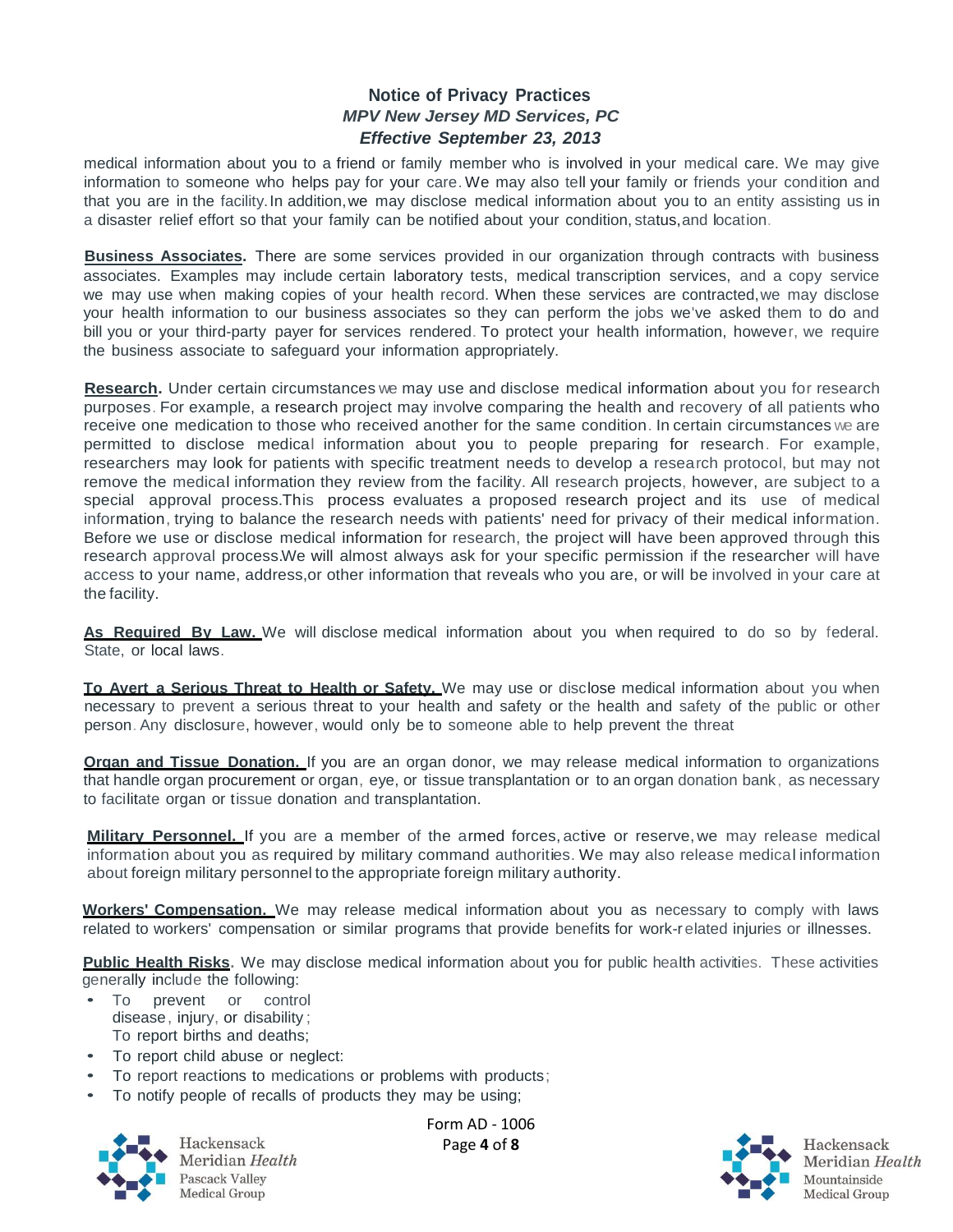- To notify a person who may have been exposed to a disease, or who may be a risk for contracting or spreading a disease or condition; and
- To notify the appropriate government or law enforcement authority, if we believe a patient has been the victim of abuse, neglect, or domestic violence. We will only make this disclosure if you agree or when required or authorized by law.

**Health Oversight Activities.** We may disclose medical information to a health oversight agency for activities authorized by law. These oversight activities include, for example, audits, investigations, inspections, and licensure. These activities are necessary for the government to monitor the health care system, government programs, and compliance with civil rights laws.

**Lawsuits and Disputes.** If you are involved in a lawsuit or a dispute, we may disclose medical information about you in response to a court or administrative order. We may also disclose medical information about you in response to a subpoena, discovery request, or other lawful process by someone else involved in the dispute, but only if efforts have been made to tell you about the request or to obtain an order protecting the information requested.

**Law Enforcement.** We may release medical information if asked to do so by a law enforcement official:

- In response to a court order, subpoena. warrant, summons, or similar process;
- To identify or locate a suspect, fugitive, material wwitness, or missing person:
- About the victim of a crime if, under certain limited circumstances. we are unable to obtain the person's Agreement;
- About a death we believe may be the result of criminal conduct;
- About criminal conduct at the facility; and
- In emergency circumstances to report a crime, the location of the crime or victims, or the identity, description, or location of the person who committed the crime.

**Coroners, Medical Examiners and Funeral Directors.** We may release medical information to a coroner or medical examiner. This may be necessary, for example,to identify a deceased person or determine the cause of death. We may also release medical information about you as a patient of the facility to funeral directors as necessary to carry out their duties.

**National Security and Intelligence Activities.** We may release medical information about you to authorized Federal officials for intelligence, counterintelligence, and other national security activities authorized by law.

**Protective Services for the President and Others.** We may disclose medical information about you to authorized federal officials so they may provide protection to the President, other authorized persons, and foreign heads of state or to conduct special investigations.

**Inmates.** If you are an inmate of a correctional institution or under the custody of a law enforcement official, we may release medical information about you to the correctional institution or law enforcement official. This release would be necessary (1) for the institution to provide you with health care; (2) to protect your health and safety or the health and safety of others; or (3) for the safety and security of the correctional institution

**Other uses of medical information: authorization and right to revoke a uthorization. Other uses and** disclosures of medical information not covered by this Notice or the laws that apply to us will be made only with your written authorization. If you authorize us to use or disclose medical information about you, you may revoke that authorization , in writing, at any time. If you revoke your authorization, we will no longer use or disclose medical information about you for the reasons covered by your written authorization . You understand that we are unable to take back any disclosures we have already made with your authorization, and that we are required by state law to retain our records of the care that we provide to you.



Hackensack Meridian Health Pascack Valley Medical Group

Form AD - 1006

Page **5** of **8**

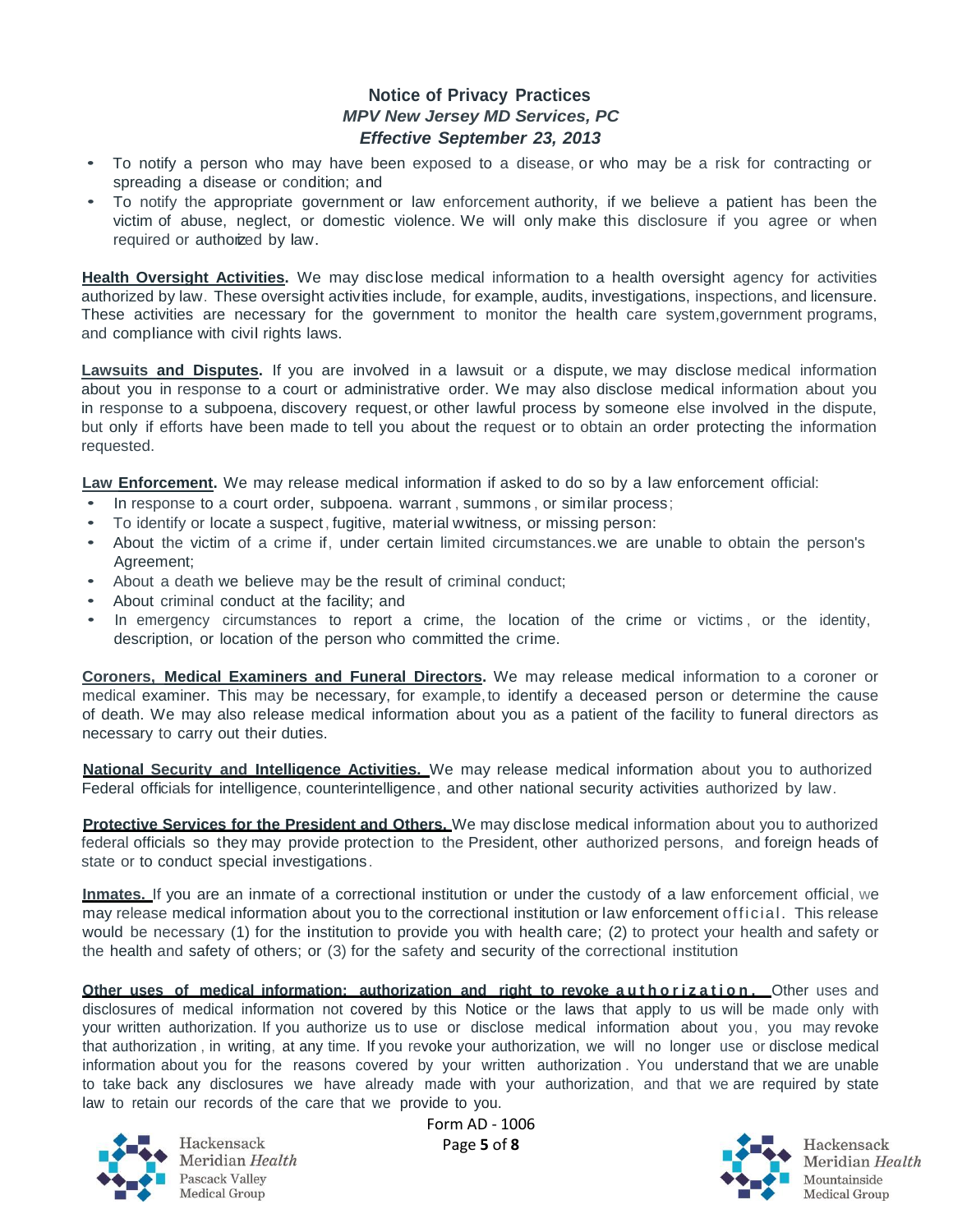## **Your Rights Regarding Medical and Billing Information About You**

**You have the following rights regarding your medical and billing information we maintain.**

**Right to Inspect and Copy Your Medical and Billing Information.** You have the right to inspect and copy medical information that may be used to make decisions about your care. Usually, this includes medical and billing records, but does not include psychotherapy notes.

To inspect and obtain a copy of medical and billing information that may be used to make decisions about you,you must submit your request i n writing to *MPV New Jersey MD Services, PC* Billing Manager 250 Old Hook Road Westwood, NJ 07675. If you request a copy of the information, we may charge a fee for the costs of copying, mailing, or other supplies associated with your request Also , we may charge a fee equal to our labor costs in providing you with an electronic copy of your information (for example, costs may include the cost of a flash drive, if that is how you request a copy of your information be produced) . If you request an electronic copy of your information, we will provide the information in the format requested if it is feasible to do so.

We may deny your request to inspect and copy this information in certain limited circumstances. If you are denied access to medical or billing information, you may make a request, in writing to the Privacy Officer, that the denial be reviewed. Another licensed health care professional chosen by the facility will review your request and the denial. The person conducting the review will not be the person who denied your request. We will comply with the outcome of the review.

**Right to Amend Your Medical and Billing Information.** If you feel that medical and billing information we have about you is incorrect or incomplete, you may ask us to amend the information. You have a right to request an amendment for as long as the information is kept by or for the facility.

To request an amendment, your request must be made in writing and submitted to *MPV New Jersey MD Services, PC,* **250 Old Hook Road, Westwood, NJ 07675.** In addition, you must provide a reason that supports your request.

We may deny your request for an amendment if it is not in writing, or does not include a reason to support the request. In addition, we may deny your request if you ask us to amend information that:

- Was not created by us, unless the person or entity that created the information is no longer available to make the amendment;
- Is not part of the medical or billing information kept by or for the facily,
- Is not part of the information that you would be permitted to inspect and copy: or
- Is accurate and complete.

**Right to an Accounting of Disclosures of Your Medical and Billing Information.** You have the right to request an "accounting of disclosures." This is a list of certain disclosures we have made of medical and billing information about you, except for those disclosures to carry out treatment, payment, or health care operations, disclosures made to you,disclosures you have authorized, or certain other disclosures.

To request an accounting of disclosures, you must submit your request in writing to *MPV New Jersey MD*  **Services, PC Privacy Officer.** Your request must state a time period, which may not be longer than six (6) years and may not include dates before April 14, 2003. The first list you request within a 12-month period will be free.



Hackensack Meridian Health Pascack Valley Medical Group

Form AD - 1006 Page **6** of **8**

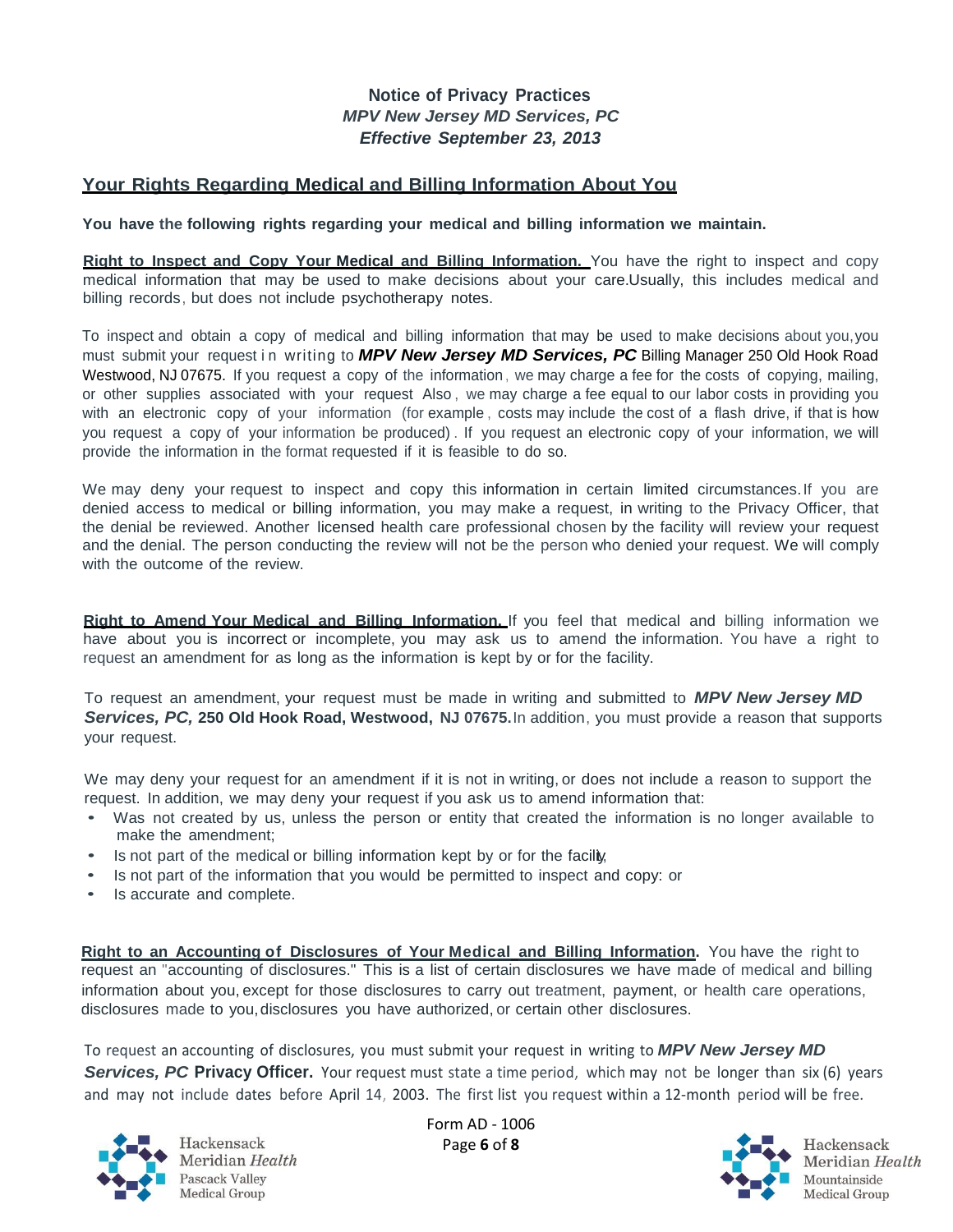For additional lists, we may charge you for the costs of providing the list. We will notify you of the costs involved and you may choose to withdraw or modify your request at that time before any costs are incurred.

**Right to Request Restrictions:** You have the right to request a restriction or limitation on the health information we use or disclose about you for treatment, payment or health care operations. You also have the right to request a limit on the health information we disclose about you to someone who is involved in your care or the payment for your care, like a family member or friend. For example, you could ask that we not use or disclose information about a medical procedure you received. Please realize, we are only required to agree to your request in the following circumstance: (1) the disclosure would be to a health plan for purposes of carrying out health care operations or payment activities (and not treatment activities), except as required by law and

(2) your information pertains solely to health care services or items for which you have paid the facility in full, "out of pocket." For other requests, we are not required to agree; if we do agree, we will comply with your request unless the information is needed to provide emergency treatment to you.

Any request for a restriction must be sent in writing to the Privacy Officer. To request restrictions, you must make your request in writing to *MPV New Jersey MD Services, PC* **Privacy Officer, 250 Old Hook Road, Westwood, NJ 07675**

**Right to Request Confidential Communications.** You have the right to request that we communicate with you about medical treatment and options in a certain way or at a certain location. For example, you can ask that we contact you at a different phone number or address than that shown in your records.

To request confidential communications, you must make your request in writing to *MPV New Jersey MD Services, PC* **Privacy Officer, 250 Old Hook Road, Westwood, N J 07675.** We will not ask you the reason for your request. We will accommodate all reasonable requests. Your request must specify how or where you wish to be contacted.

**Right to a Paper Copy of This Notice.** You have the right to a paper copy of this Notice. You will be offered a paper copy of this Notice during the admission or registration process. You may ask us to give you a copy of this Notice at any time,or you may contact our Privacy Officer at 201-383-1097.

Even if you have agreed to receive this Notice electronically, you are still entitled to a paper copy of this Notice. You may obtain a copy of this Notice at our website https://www.hackensackumgpy.org and <http://www.mountainsidehosp.com/departments-and-services/mountainside-medical-group>

**Right to Be Notified of a Breach.** We will notify you if we discover a breach of your unsecured protected health information.

**State Law Issues.** Many states have requirements regarding the mandatory or voluntary reporting of health information for various purposes, such as maintaining records of births and deaths or engaging in activities relating to the improvement of health care or the reduction of health care costs. In addition. some states have enacted privacy laws or other laws respecting the confidentiality of medical information that have requirements different from , and in some cases more stringent than , those described herein. To the extent that an applicable

State privacy law imposes requirements that are more restrictive than federal privacy law, the state law will preempt the federal law.

#### **Changes to This Notice**

We reserve the right to change this Notice at any time. We reserve the right to make the revised or changed Notice effective for medical and billing information we already have about you as well as any information we



Hackensack Meridian Health Pascack Valley Medical Group

Form AD - 1006 Page **7** of **8**